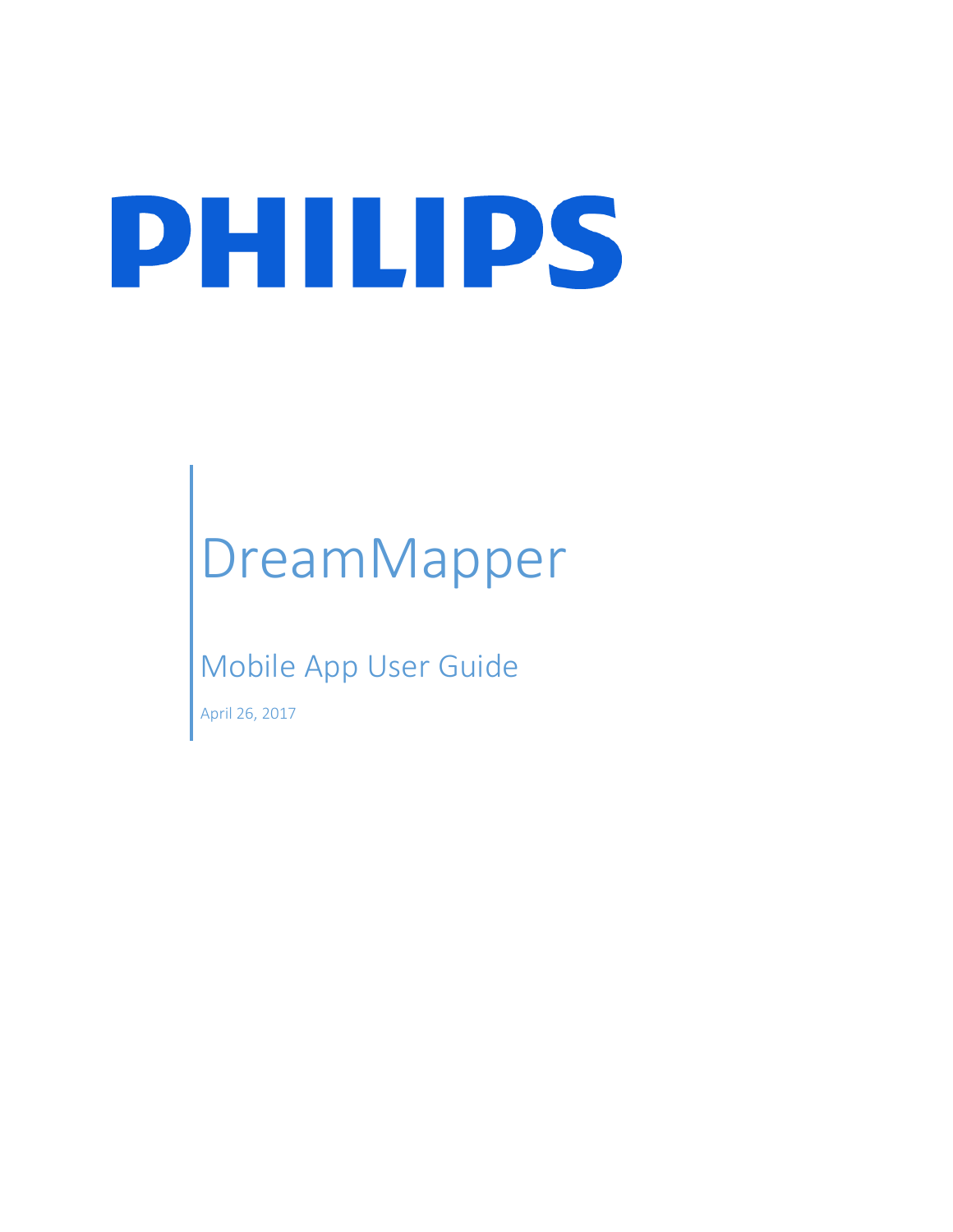## **PHILIPS**

#### **Table of Contents**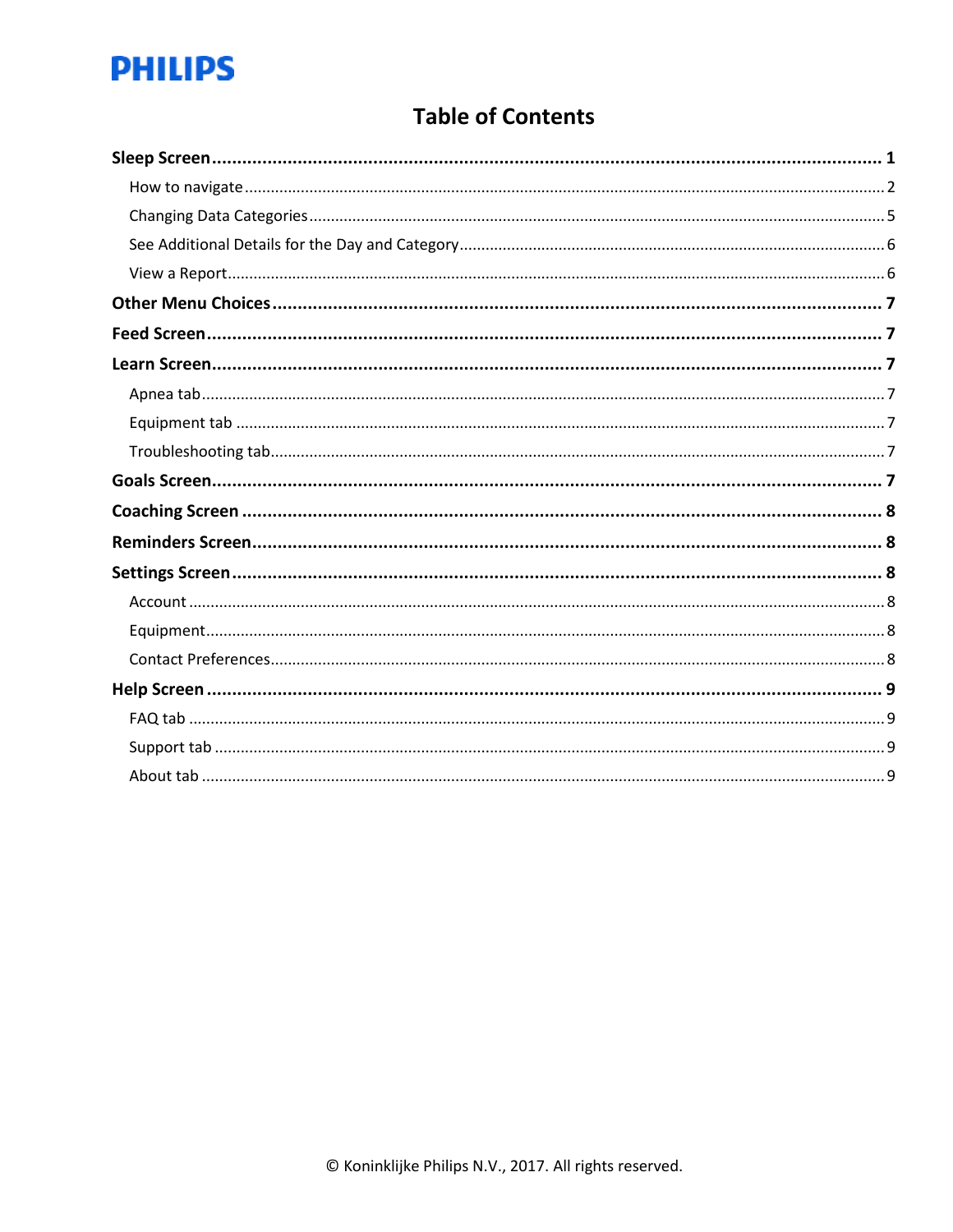

#### Welcome!

Welcome to DreamMapper<sup>1</sup>. Here are a few tips to familiarize you with this exciting app.

#### <span id="page-2-0"></span>Sleep Screen

 $\overline{\phantom{a}}$ 

When you first log on to DreamMapper the "Sleep" screen is displayed and it defaults to the current date. Data is presented in one of three categories: AHI, Usage, and Mask Fit. Usage is the default category. The graph below shows the values for the selected category for a 7-day period including the displayed day. The graph highlights the currently-selected day on the graph in dark blue.



<sup>&</sup>lt;sup>1</sup> DreamMapper is the next generation of the SleepMapper app from Philips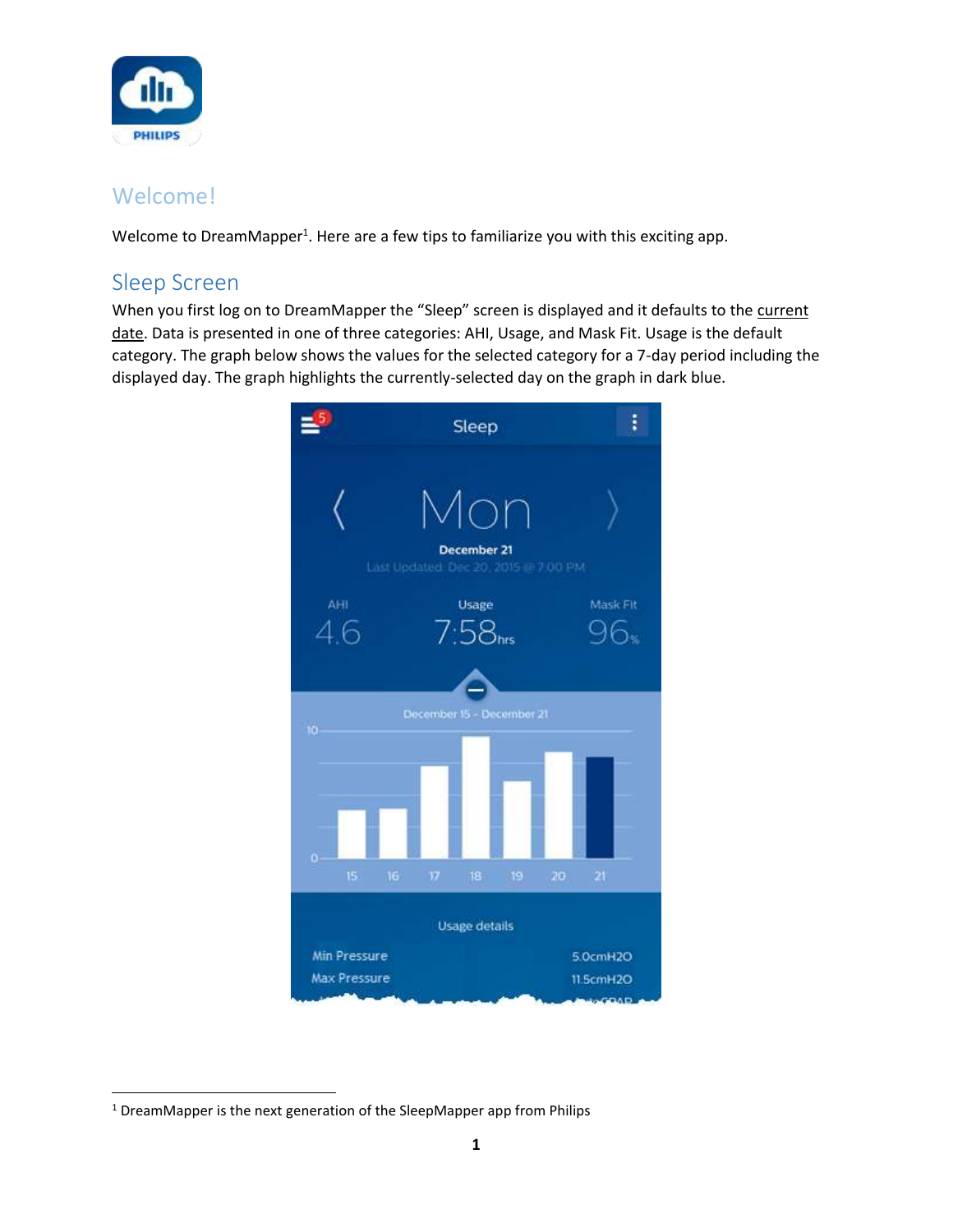

#### <span id="page-3-0"></span>How to navigate

#### **Changing the Date: Tap the chevrons**

To go backward or forward in time, tap the chevrons ("<", ">") located beside the date. As you change the date, the highlighted bar in the graph and the details at the bottom of the screen reflects the selected date.



#### **Changing the Date: Interacting with the graph**

The graph responds to your touch, so that you can easily see your data for a different day or even a different week.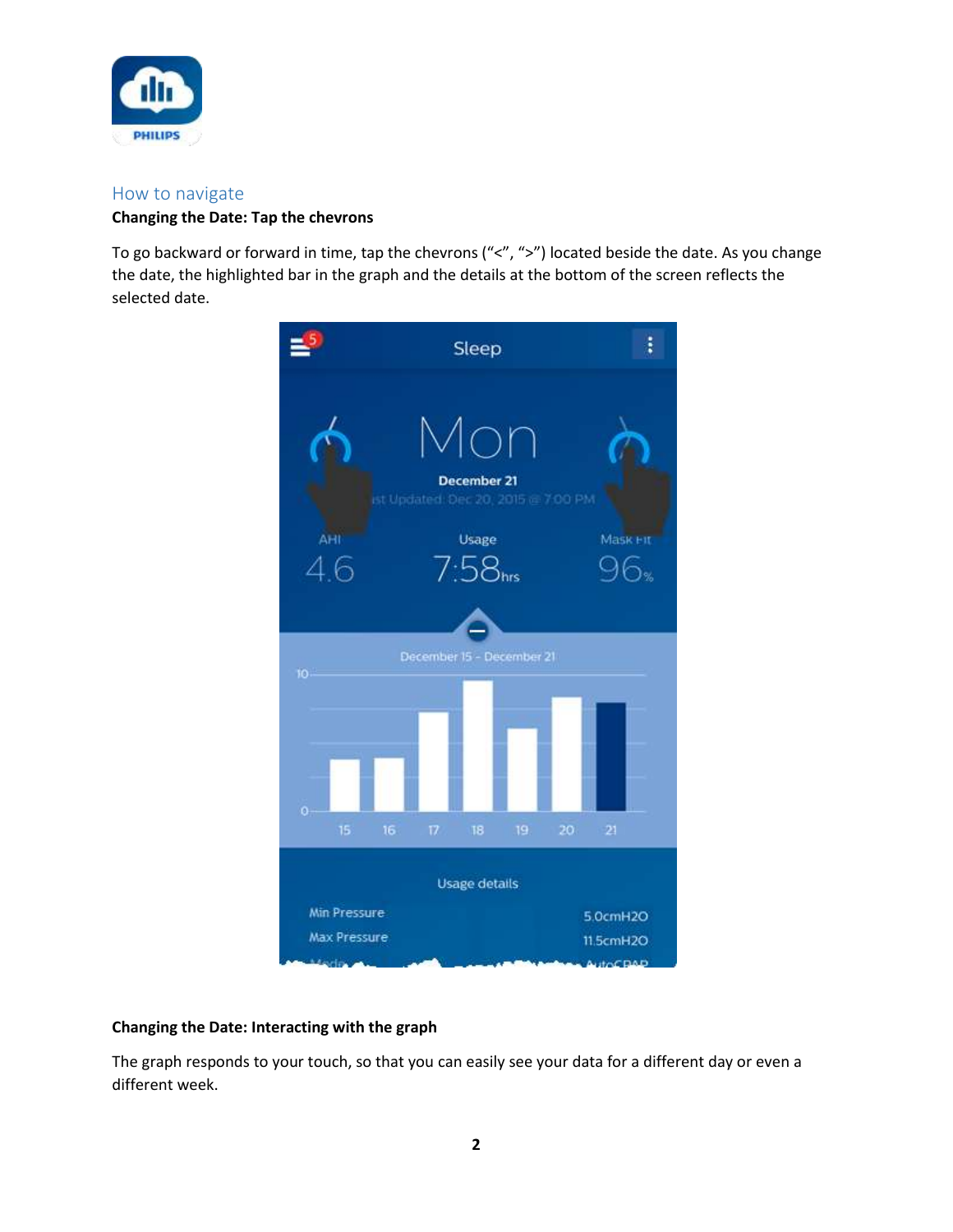

When a specific day of the graph is tapped, the focus of the currently selected Category will change to the tapped day.

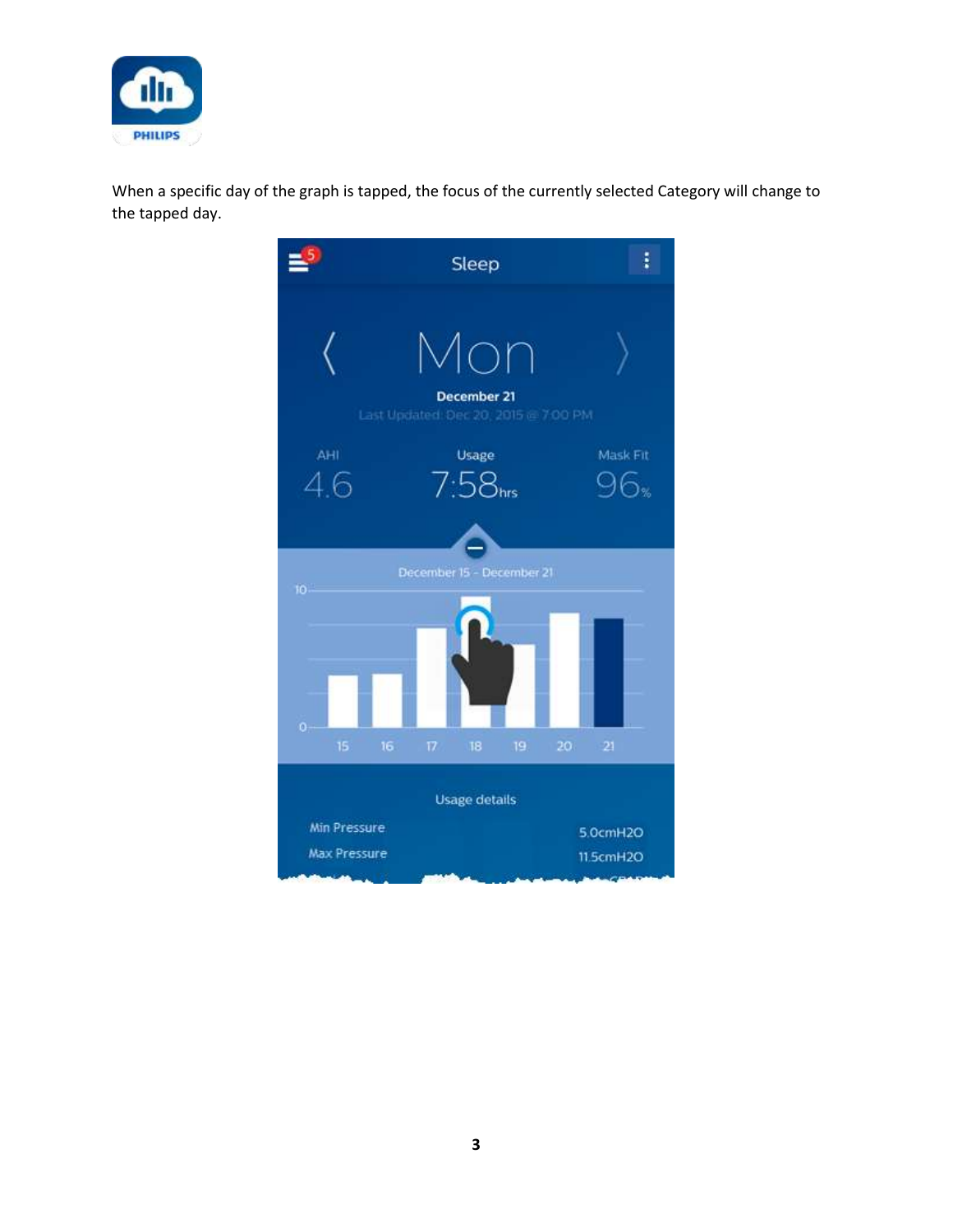

Swipe left-to-right on the graph to see the preceding week, or right-to-left to see the following week. The displayed date range confirms the new time period that's being presented by the graph.

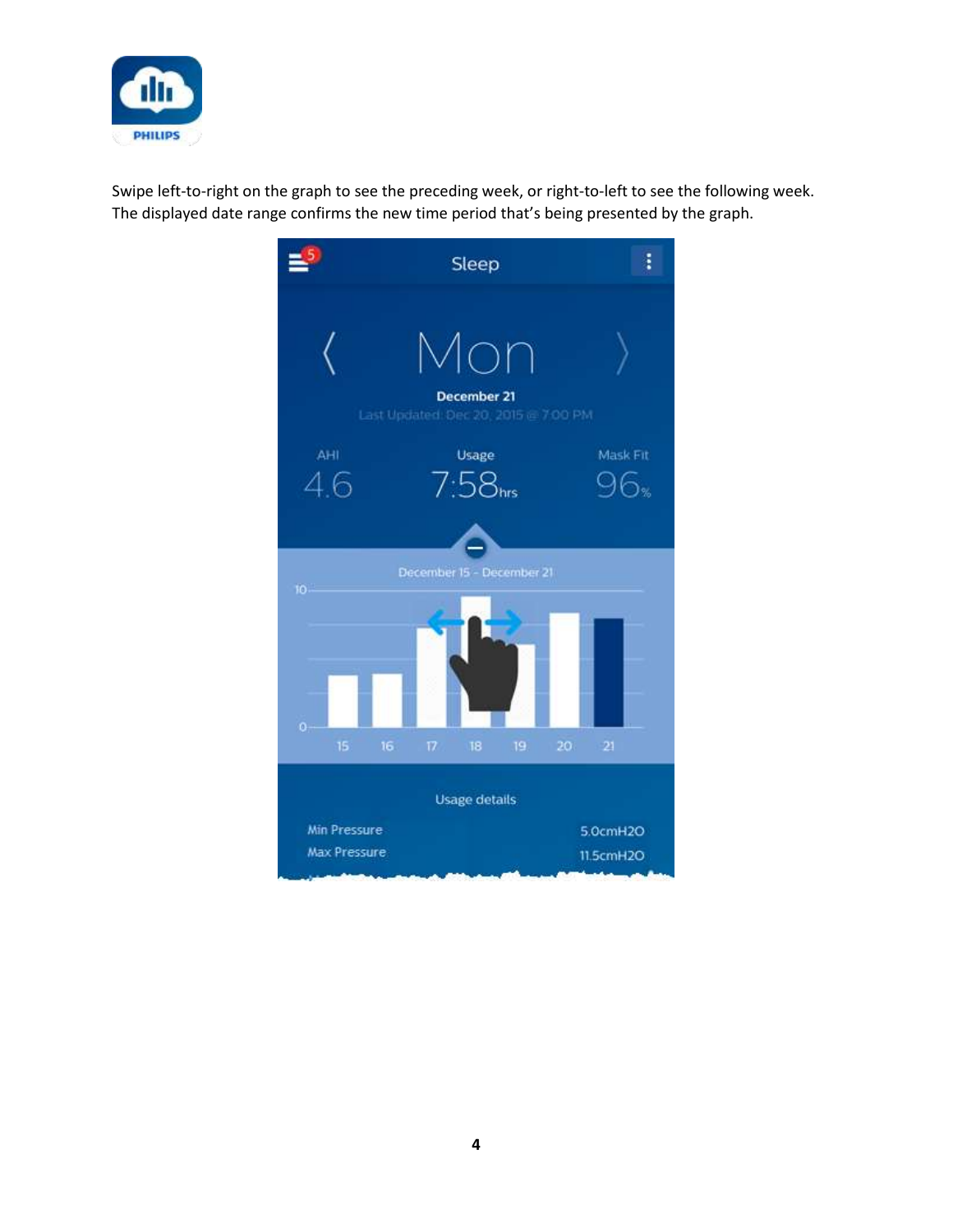

#### <span id="page-6-0"></span>Changing Data Categories

#### **To change the category and graph: tap the desired category**

The selected Category will always be in **bold**, and the default is Usage. To view your AHI or Mask Fit information for a different category tap on the label or value for the category. The pointer at the top of the graph section confirms your selection.

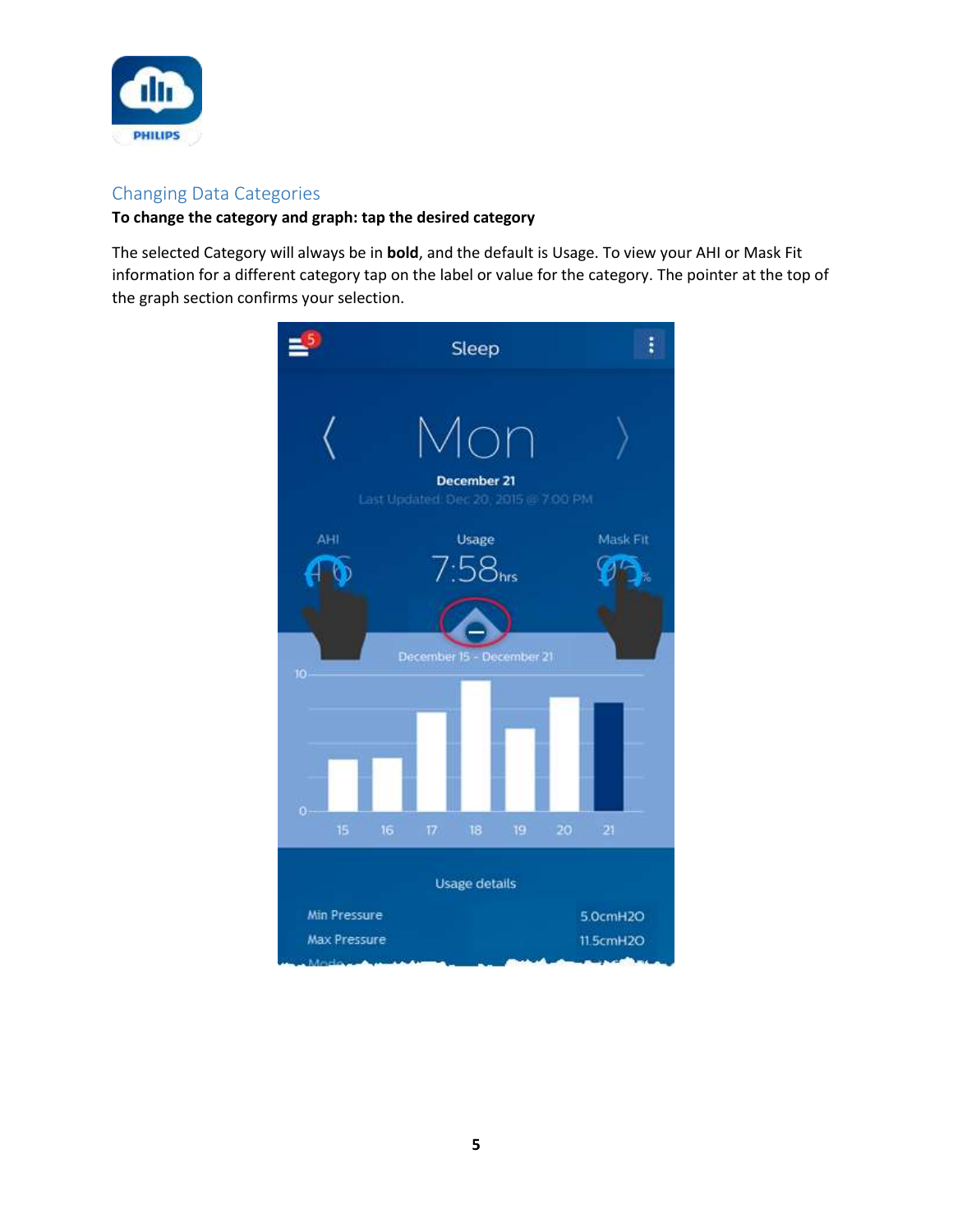

#### <span id="page-7-0"></span>See Additional Details for the Day and Category

The bottom portion of the Sleep screen shows additional details pertaining to the Category you currently have selected in context of that day.



#### <span id="page-7-1"></span>View a Report

**To view a summary report showing Usage, AHI, and Mask Fit.**

To view the report, click on the more options icon: . Tap on the Generate Report option. Select an **End Date** and a **Day Span** for the report then tap the **Generate Report** button. The report displays onscreen. You can scroll the report vertically, and you can tap on the PDF icon to create a PDF file.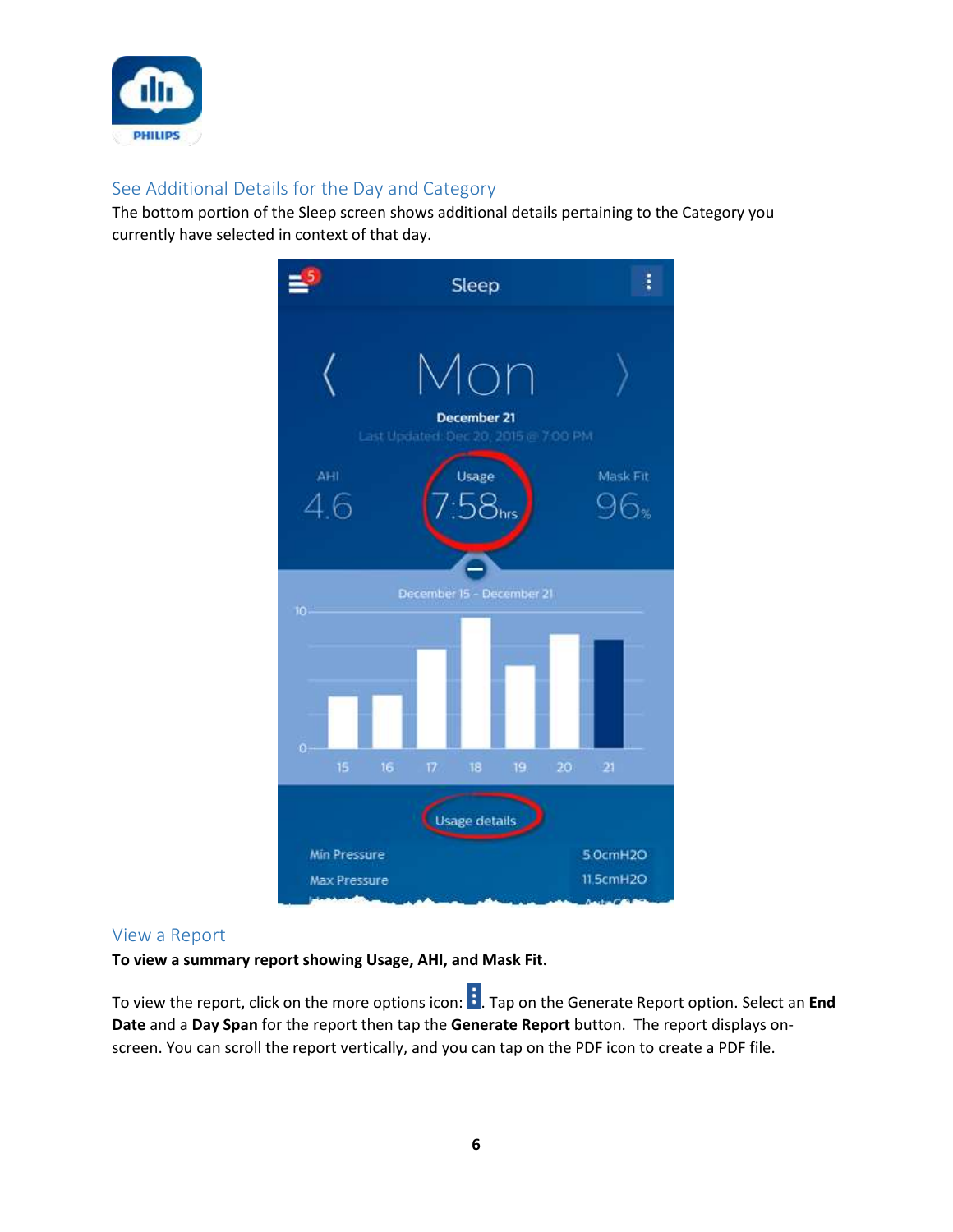

#### <span id="page-8-0"></span>Other Menu Choices

#### **To navigate to the other menu items tap the menu icon**

To see the **Menu** in the mobile apps tap the incon located in the top-left corner of the screen. When tapped, a menu appears revealing other areas of the application: **Feed**, **Learn**, **Goals**, **Coaching**, **Reminders**, **Settings**, and **Help**.

#### <span id="page-8-1"></span>Feed Screen

The Feed section displays notifications that have been sent to your account: Reminders, Alerts, and Recommendations. All are ordered by date.

#### <span id="page-8-2"></span>Learn Screen

The Learn section contains links to other helpful information related to Sleep apnea, Equipment Usage, and Troubleshooting.

#### <span id="page-8-3"></span>Apnea tab

This page contains links to several videos addressing the causes and treatment of sleep apnea.

#### <span id="page-8-4"></span>Equipment tab

This page contains links to videos and online guides related to the use of therapy equipment and DreamMapper.

#### <span id="page-8-5"></span>Troubleshooting tab

This page contains links to videos on the subjects of Mask Issues, Device Pressure Issues, Equipment Issues, and Side Effects.

#### <span id="page-8-6"></span>Goals Screen

The Goals screen displays several categories of monthly and personal goals:

- Days with 4+ hours of use in a month
- Consecutive days with use
- Consecutive days with 4+ hours of use
- Consecutive days with >75% Mask Fit

Tap on the ">" symbol to the right of each category to view its definition and to set your personal goals.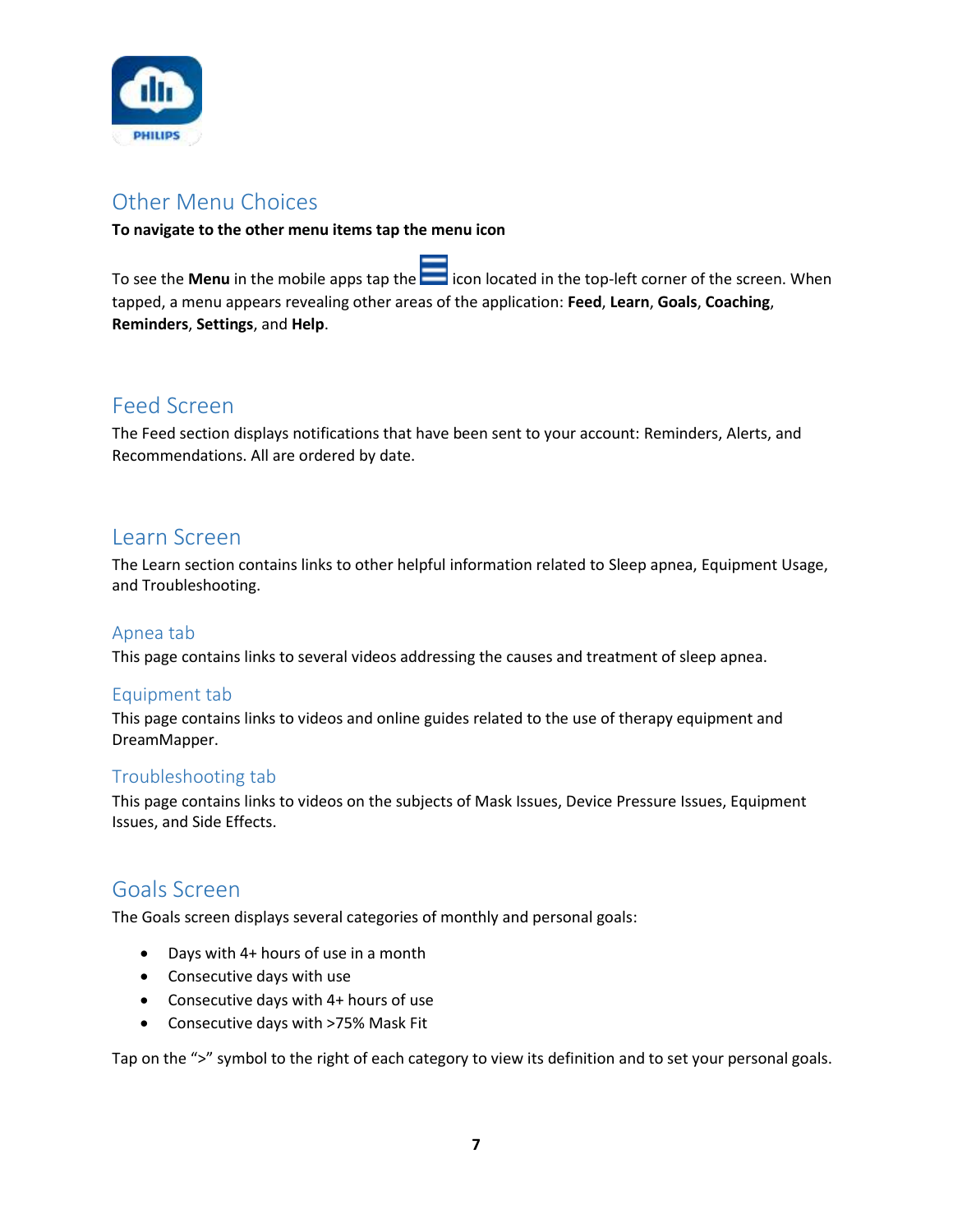

#### <span id="page-9-0"></span>Coaching Screen

This section contains links to mini-questionnaires and videos pertaining to Motivation, Heart Risk, and your Feelings about sleep apnea and sleep therapy.

Tap on the ">" symbol to the right of a topic to view its mini-questionnaire or video.

#### <span id="page-9-1"></span>Reminders Screen

The Reminders screen is where you set the time intervals at which you will be reminded to clean your mask, humidifier, tubing, and device filters. You can also schedule follow-up reminders. The reminders you schedule here will appear on the Feed screen.

|  | To "turn on" a reminder, tap and slide its $\Box$ button. The button changes to this: $\Box$ |  |  |
|--|----------------------------------------------------------------------------------------------|--|--|
|  |                                                                                              |  |  |

Next, select a time interval for the reminder from its drop-down list:  $\boxed{\text{Daily}}$  $\vee$ 

For the Follow-up Reminder, select or enter a date in the space provided.

#### <span id="page-9-2"></span>Settings Screen

The Settings screen contains information related to your Account, Equipment, and Contact Preferences.

#### <span id="page-9-3"></span>Account

From here you can change your Username and Password, or any of the account information by tapping on them. You can also log out of DreamMapper.

#### <span id="page-9-4"></span>Equipment

The options in this section allow you to identify your mask and therapy device. You can assign up to two therapy devices. To assign a device, tap on the ">" symbol adjacent to **Therapy Device**. In the Primary and optional Secondary sections, tap on the ">" symbols adjacent to the **Serial Number**, **Model**, and choose to turn on or off **Using Bluetooth** (device dependent). Enter the serial number as shown on the device. When finished, tap **Save**. The device **Model** name appears on the screen. You can then tap and slide the **button if you want to connect your phone to the device Using Bluetooth.** 

#### <span id="page-9-5"></span>Contact Preferences

Use the options in this section to specify how DreamMapper should contact you with important information about your therapy data. By default, **E-mail** is turned on and **Text Messages** is turned off. Note: Texting is available only for select wireless carriers in the USA.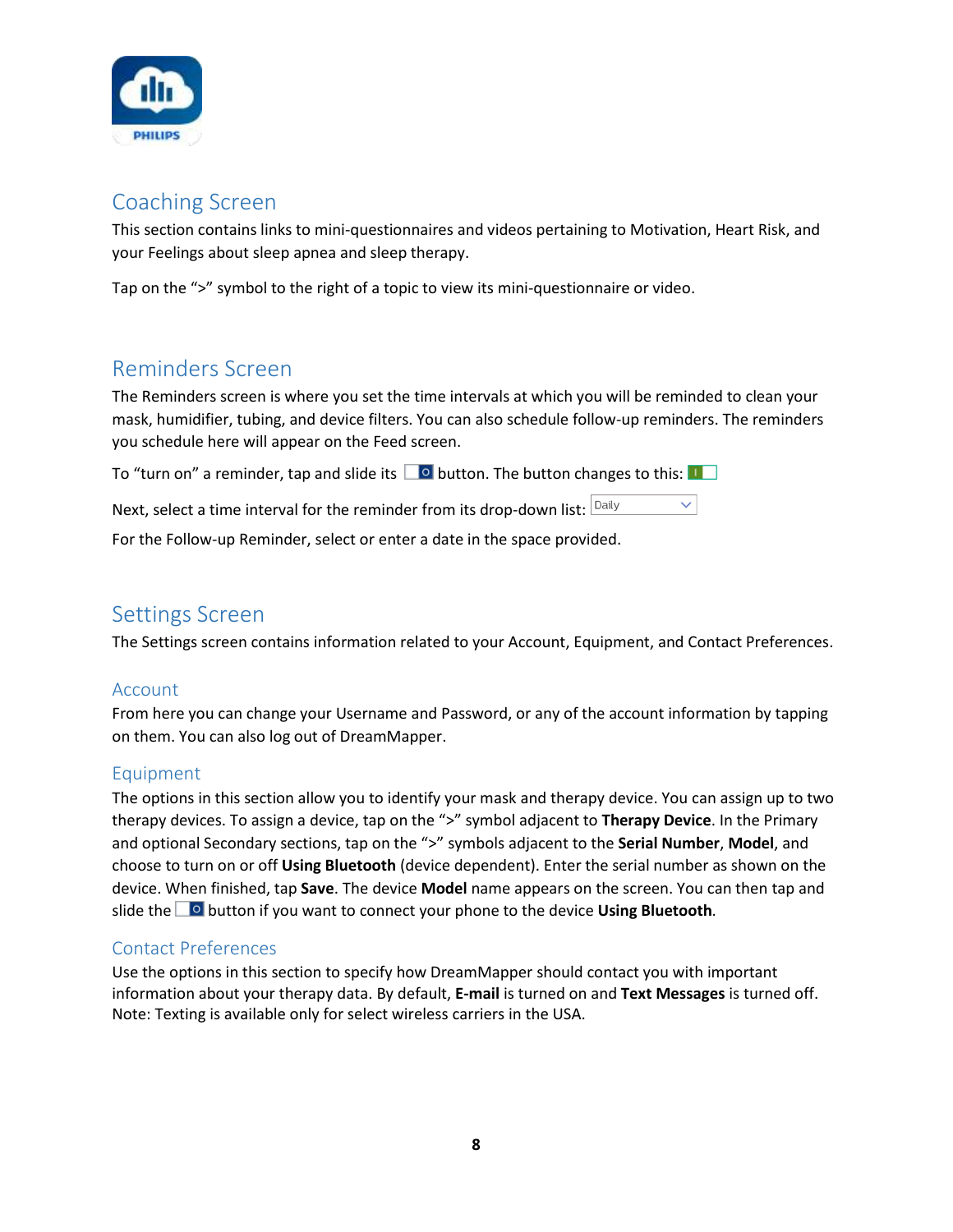

#### <span id="page-10-0"></span>Help Screen

The Help section contains general information about DreamMapper, terminology definitions regarding sleep apnea and sleep therapy, and Philips contact information.

#### <span id="page-10-1"></span>FAQ tab

Some of this information may be new or unfamiliar to you. In the FAQ section you will find definitions for all the fields displayed within DreamMapper.

#### <span id="page-10-2"></span>Support tab

If you still have difficulty using DreamMapper, use the contact information displayed here for help. We want you to love DreamMapper as much as we do.

#### <span id="page-10-3"></span>About tab

This section provides DreamMapper's Intended Use, applicable Cautions, Warnings, Password Policy, and Philips contact information.